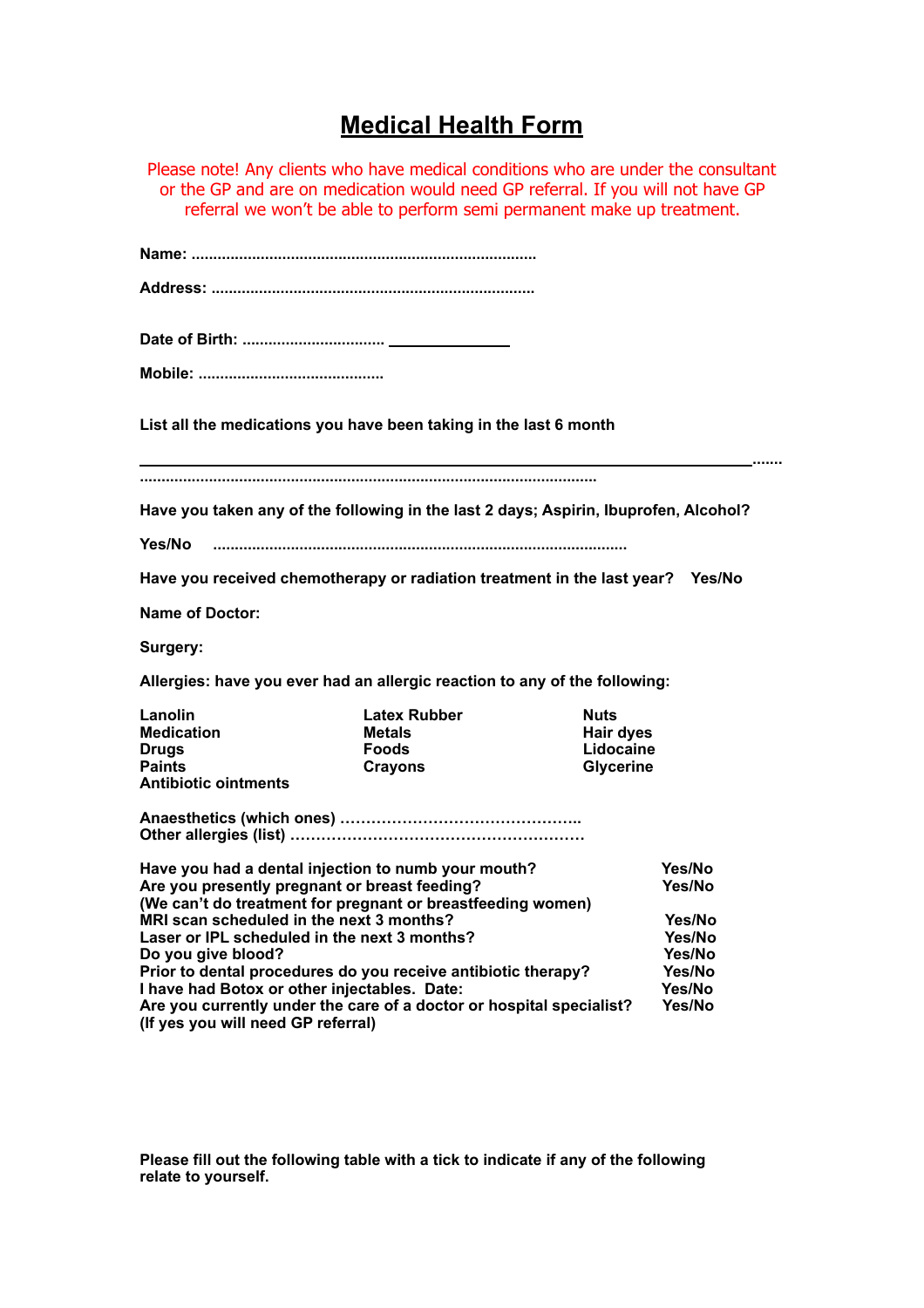**If you have any of these medical conditions in first column you will need GP referral. Medical conditions:** 

| <b>Abnormal Heart Condition</b> | <b>Palpitations</b>                  |  |
|---------------------------------|--------------------------------------|--|
| <b>Mitral Valve Prolapsed</b>   | <b>Heart Murmur</b>                  |  |
| <b>Rheumatic Fever</b>          | <b>Pacemaker</b>                     |  |
| <b>Artificial Heart Valves</b>  | <b>Anaemia</b>                       |  |
| <b>Haemophilia</b>              | <b>Prolonged Bleeding</b>            |  |
| <b>High Blood Pressure</b>      | <b>Low Blood Pressure</b>            |  |
| <b>Circulatory Problems</b>     | <b>Diabetes</b>                      |  |
| <b>Epilepsy</b>                 | <b>Auto immune system conditions</b> |  |
| <b>Thyroid Disturbances</b>     | <b>Liver Disease</b>                 |  |
| <b>Kidney Disease</b>           | <b>Glaucoma</b>                      |  |
| <b>Stomach Ulcers</b>           | <b>Tumours, Growths or Cysts</b>     |  |
| <b>Cancer</b>                   | <b>Tuberculosis</b>                  |  |
| <b>Stroke</b>                   | <b>HIV</b>                           |  |
| <b>Prosthetic Hip or Joint</b>  | <b>Systemic Lupus Erythematosus</b>  |  |
| <b>Hepatitis</b>                | <b>Shingles</b>                      |  |

## **Other conditions:…………………**

| Cataracts                                                         | <b>Blurred Vision</b>                  |  |
|-------------------------------------------------------------------|----------------------------------------|--|
| Dry Eyes                                                          | Do you suffer from eye Infections      |  |
| Alopecia                                                          | <b>Occular Herpes</b>                  |  |
| <b>Watery Eyes</b>                                                | <b>Contact Lenses</b>                  |  |
| <b>Eyelid Surgery</b>                                             | <b>Chapped Lips</b>                    |  |
| Trichollomania                                                    | <b>Recent Hair Loss</b>                |  |
| Cold Sores (herpes simplex)                                       | <b>Dizinnes</b>                        |  |
| Gore-Tex Implants/Silicone<br>Injections                          | <b>Other Tattoos</b>                   |  |
| <b>Fat Transfer Enhancement</b>                                   | <b>Bruise or Bleed Easily</b>          |  |
| <b>Botox Enhancement</b>                                          | Use of Sun bed                         |  |
| Dermal Fillers i.e restylane                                      | Date of last eyelash/eyebrow tint      |  |
| Do you have Healing Problems                                      | Chemical or laser peel within 6 months |  |
| Do you scar in a raised manner?                                   | Retin A within 6 months                |  |
| Do your scars heal a darker colour<br>than the rest of your skin? | AHA preparations within last 2 weeks   |  |
| <b>Keloid Scars</b>                                               | <b>Sensitivity to Cosmetics</b>        |  |
| Acutance within 6 months                                          | Do you tan regularly?                  |  |
| Steroids within 6 months                                          |                                        |  |